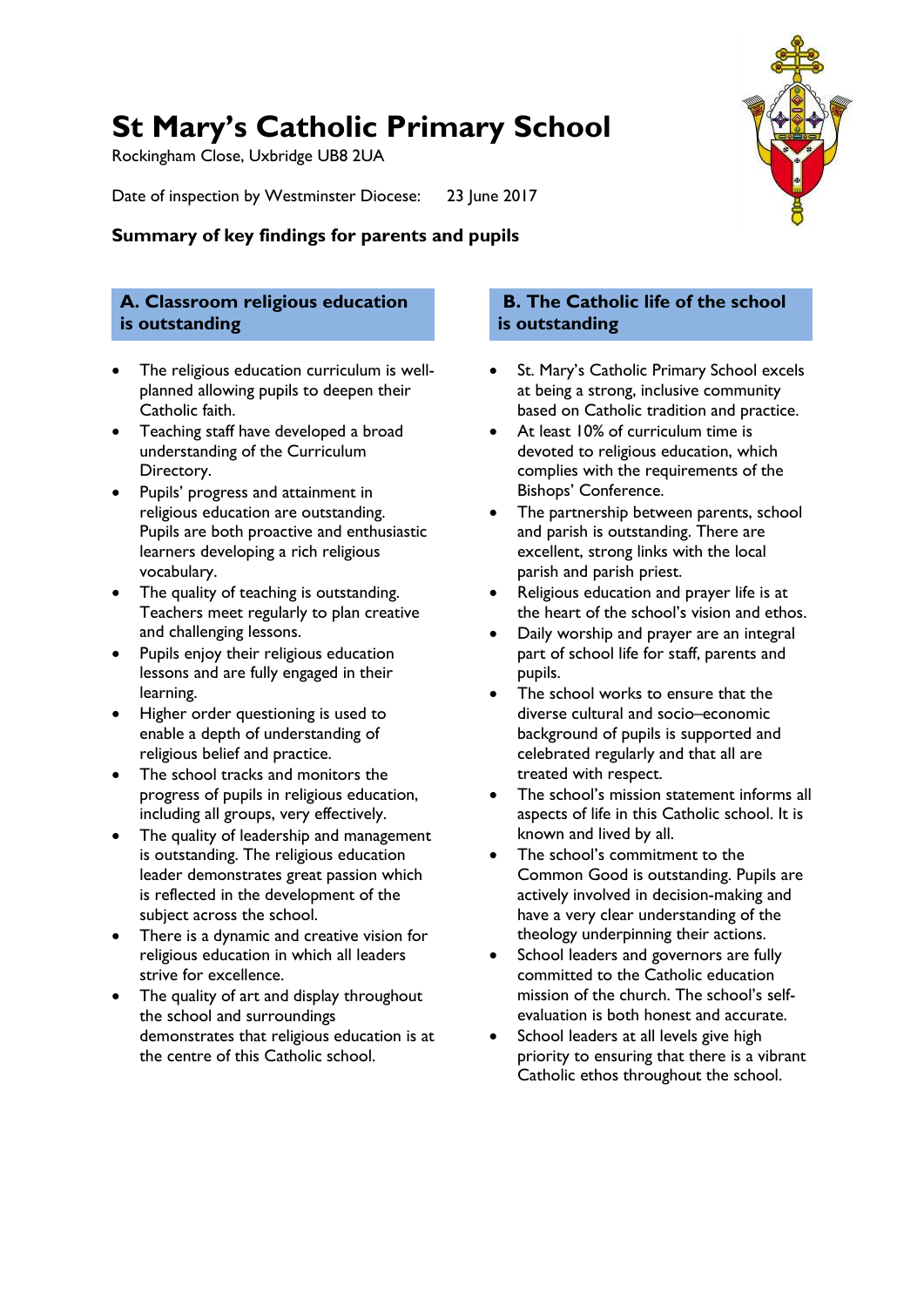#### **A. Classroom Religious Education**

#### **What has improved since the last inspection?**

Monitoring at all levels, a new scheme of work and the introduction of more focused marking ensures that children are now confident at reflecting on their work and progress. The curriculum directory is clearly mapped to topics and teachers have a comprehensive understanding of what they are teaching in religious education (RE)

#### **The content of classroom religious education is outstanding**

The content of the religious education curriculum at St Mary's Catholic School fully meets the requirements of the Religious Education Curriculum Directory. The curriculum is closely tracked and planned by the RE leader. It is both comprehensive and rigorous and gives pupils an outstanding opportunity to deepen their knowledge about their Catholic faith. Lessons are carefully planned and resources such as Bibles are used effectively. Pupils are taught about other faiths such as Judaism and Hinduism and are also being taught about British values and Gospel values. Displays around the school demonstrate work undertaken in these areas. Pupils clearly enjoy their RE lessons and this was evident in their eager and enthusiastic responses during lessons and discussions. Evidence demonstrated that pupils recognised the links between learning about their religion and learning from their religion in the process of developing their religious literacy.

#### **Pupil achievement in religious education** is outstanding

Achievement in religious education is outstanding. Teachers accurately and confidently use the Agreed Understandings of the Levels of Attainment. Regular data tracking provides sufficient detail to monitor progress not only across classes but also against other core areas. As a result, attainment in religious education is at least as good, and at times better than in other core subjects. The school moderates internally as well as at deanery and diocesan level. Moderated work is updated regularly. Different groups of pupils make excellent progress in religious education, including those entitled to Pupil Premium funding. Teachers have high expectations and stretch pupils of all abilities through differentiated tasks. Recent work using 'Growth Mindset' encourages pupils to consistently aim high and have a 'can do' attitude. Pupil books and displays demonstrate that pupils value religious education and are proud of their achievements.

#### **The quality of teaching is outstanding**

Teaching is never less than good and often outstanding. This enables pupils to make excellent progress over time and to learn exceptionally well. Teachers use open ended and challenging questions and encourage discussion with talk partners to deepen and enhance learning in all classes. Support staff are instrumental in lessons, ensuring that pupils with additional needs are well catered for. Reference to scripture is used very effectively to engage pupils' interest and enhance learning. Clear and consistent marking across the school, with good quality feedback where appropriate, is evident across the school leading to higher levels of attainment. Evidence in books showed this led to pupils' higher order thinking skills and enabled them to understand how to improve their work. Pupils enjoy their RE lessons and a pupil in Year 6 said, 'RE lessons help me to know how to live my life better by following Jesus' example.' The introduction of the composite models has ensured that with excellent teaching pupils are developing their religious literacy. Planning is detailed and takes account of pupils' prior learning. The impact on pupils' progress is evident in their work in books and in the lessons observed. There are good resources throughout the school and there is detailed attention to vocabulary and language development as a result of a recent funding opportunity from the local authority. The charity initiatives displayed on classroom doors throughout the school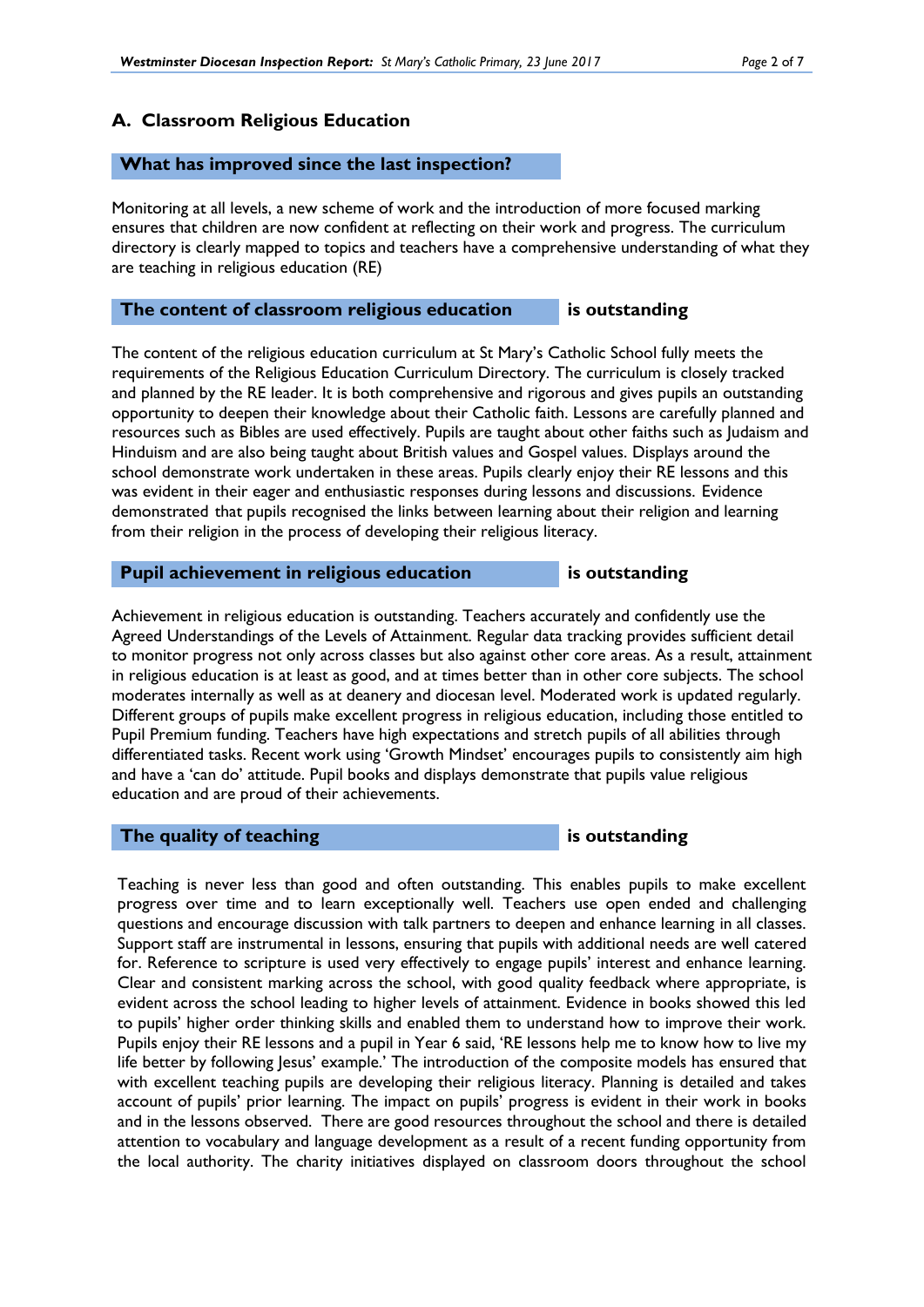provides a rich, and inspiring environment, where it is truly evident that St Mary's pupils 'With Jesus, learn together through faith and love.'

#### **The effectiveness of leadership and management in promoting religious education is outstanding**

The leader of religious education has a very clear understanding of the strengths and areas for development in religious education. The new scheme has been in place for a year and much work has been done to support staff in the development of their subject knowledge, in particular non-Catholic staff. Religious education is led by a senior leader, demonstrating the high priority given to religious education in the school. He is an outstanding role model and works very successfully to monitor, improve and support teaching so that it is always good or better. The governors and headteacher support the development of religious education very well. The performance management systems are clearly set out and apply equally for all staff. There is a good range of continuing professional development delivered both internally and from the diocese. These opportunities are woven through the school improvement plan. All staff are well guided and supported to deliver highly effective religious education for all pupils.

**What should the school do to develop further in classroom religious education?**

- Continue to embed the new scheme of work across the school.
- Develop the system of paired peer observations to ensure the sharing of outstanding practice.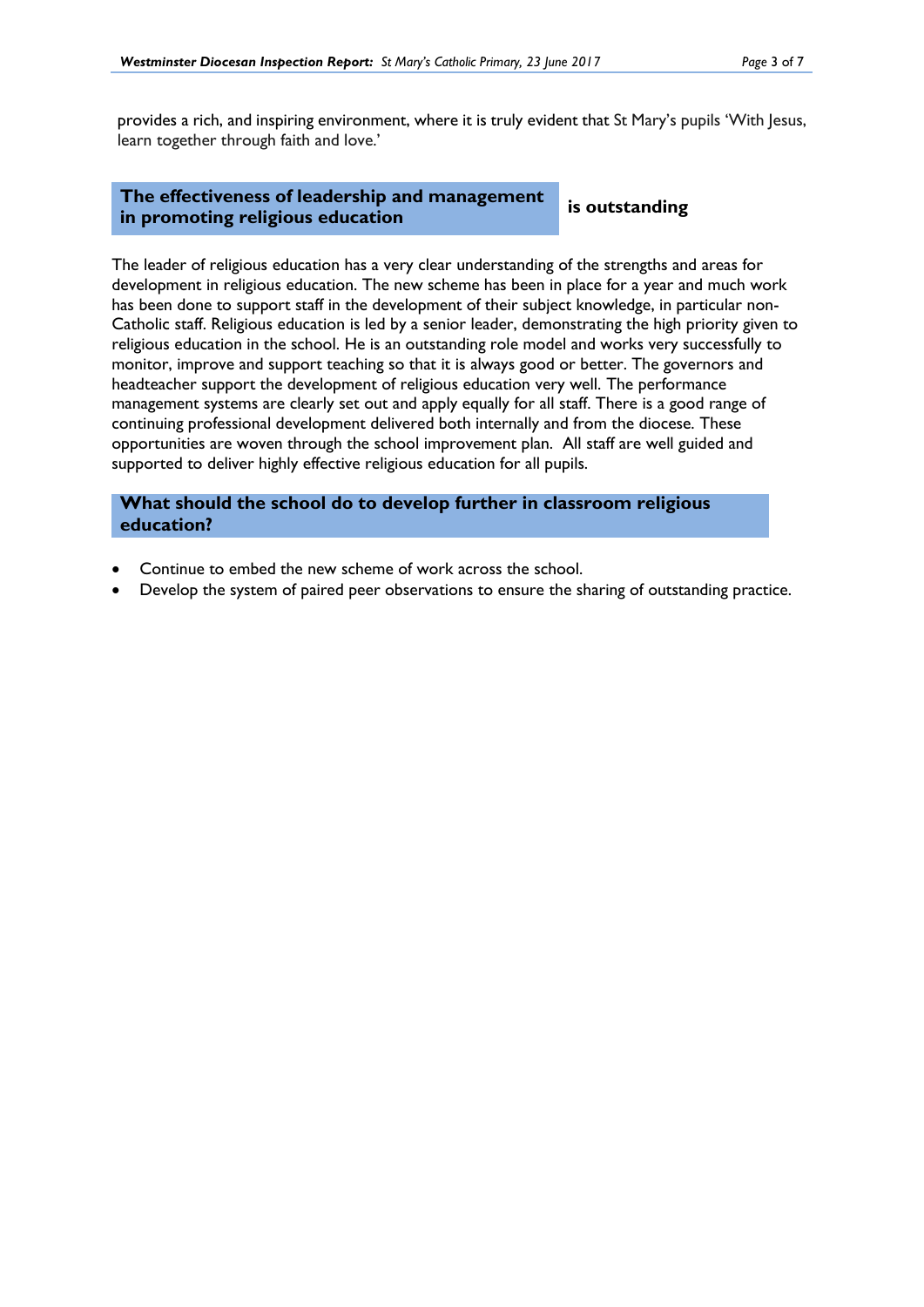#### **B. The Catholic life of the school**

#### **What has improved since the last inspection?**

Pupils are now confident to plan, prepare and lead collective worship both in classes and across the school using the structured model available. There is evidence in the portfolios of a range of pupil-centered celebration and worship and pupils are now ready to develop this even further.

# **The place of religious education as the core of the curriculum is outstanding**

The school fully recognises religious education as a core subject and it is given the highest priority. This is reflected in the generous budget devoted to religious education, the resources and the continuing professional development available to staff across the school. At least 10% of curriculum time is devoted to religious education, which is planned, tracked and monitored rigorously by the RE leader and senior leaders. Teachers have excellent subject knowledge and are very well supported by the RE leader. All teachers, including those new to the school and non-Catholic, are well supported in learning about the teaching of religious education. Displays and prayer focus areas are prominent and of excellent quality around the school. Religious education contributes widely to pupils' personal, spiritual, social, moral and cultural development.

**The experience of Catholic worship – prayer and liturgy – for the whole school community is outstanding**

This is an area of celebration for this Catholic school. Prayer and worship are integral to the daily life of pupils and staff and are at the heart of the school and its mission. There is independent childled worship, which is planned and led by pupils with a growing understanding and maturity as they move up the school. This is now at the stage where pupils are ready to be more independent in this planning and is an area for further development. The evidence of prayer is on display in each classroom and the class prayer books are shared with parents to encourage the links between home and school. Pupils experience a richness of Catholic tradition of prayer, worship and the celebration of the Eucharist by celebrating whole school Masses at key times throughout the liturgical year. The parish priest is a regular visitor and supports the school well. The sacramental life of the pupils is nurtured through the partnership with the parish and the access to the church. Pupils receive the sacraments of the Eucharist and Reconciliation during Advent and Lent. Stations of the Cross and a May procession are an integral part of the annual school life. The richness of the prayer life on offer both internally and externally reflects the warmth and calm, which is woven throughout all aspects of the school day. The mission statement, 'With Jesus, we learn together through faith and love,' which is well known by pupils, demonstrates everything about this outstanding Catholic school.

## **The contribution to the Common Good – service and social justice –**

#### **is outstanding**

The fundraising programmes that each year group undertakes, provide opportunities for pupils to know and understand their role in promoting social justice and service to others. Their support and action for both secular and Catholic agencies, locally, nationally and globally, for example, Cafod, the World Wide Fund for Nature, the Syrian refugee crisis, informs the commitment to developing in pupils the importance of social justice and human flourishing. A Year 6 pupil told inspectors that they had a duty to 'build God's kingdom on earth.' Pupils from the youngest ages act independently and responsibly and demonstrate a very real pride in their school. Pupils actively engage in acts of service and have an excellent understanding of why they are doing it. This multi-cultural school celebrates its diversity through a well-planned cross-curricular programme throughout the year, including special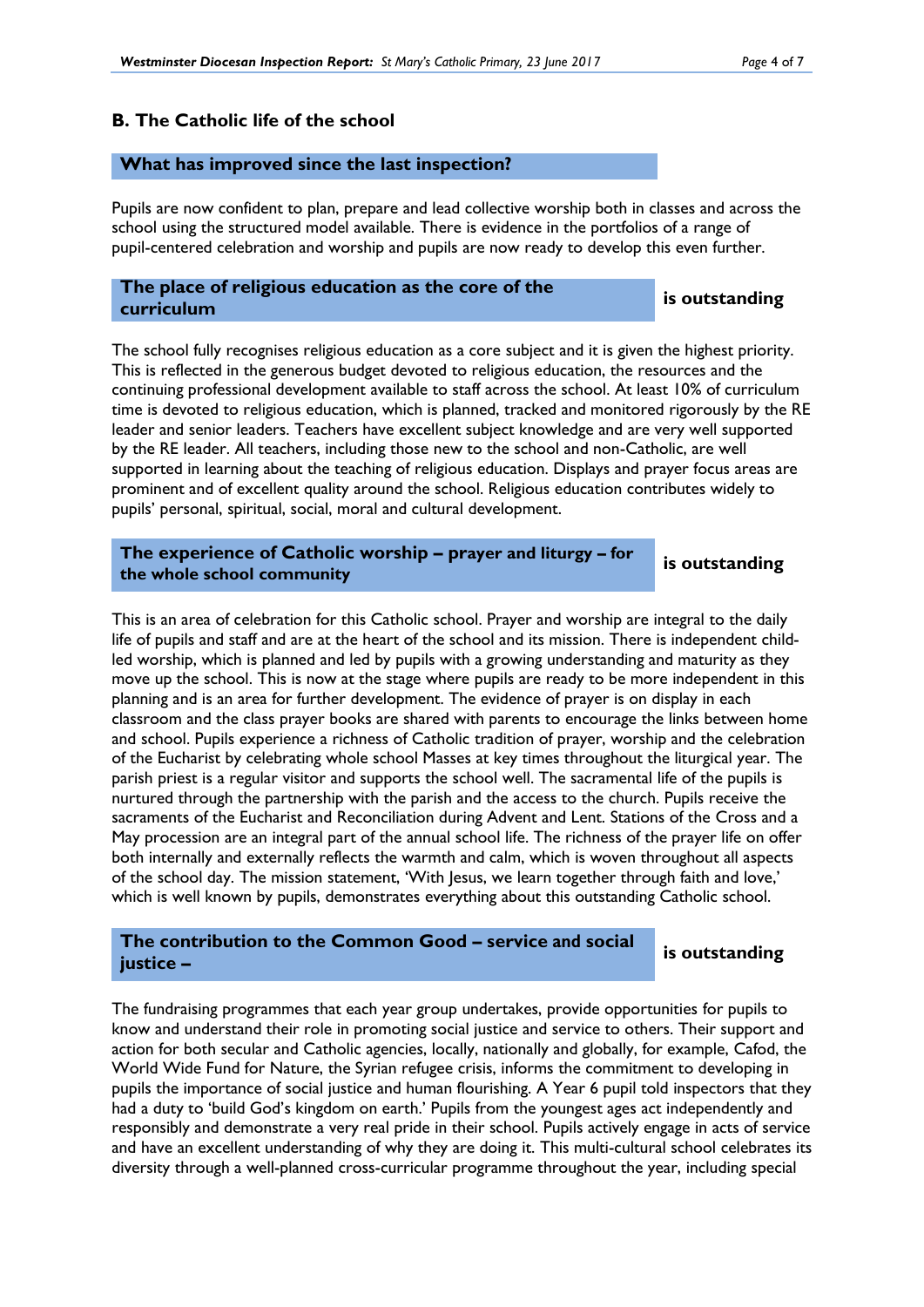celebration events during the year.

## **The partnership with parents, school and parish, and collaboration as an integral part of the diocese through its relationship with the diocesan Bishop and those acting on his behalf**

**is outstanding**

There are outstanding links through the partnership of home, school and parish. The partnership with parents is strong and typified by the very high parental participation at school events. There is also a strong partnership with the parish of Our Lady of Lourdes and St Michael. The excellent relationship with the parish priest, who is a regular visitor, is evident when talking to both pupils and staff, who value his involvement within the school and community. The RE leadership team attend all relevant diocesan events and the school regularly participates in deanery meetings and training. Parents are very supportive of the Catholic life of the school as evidenced by a questionnaire as part of the school's own regular surveys. Pupils also have the opportunity to share their feelings about school through an annual 'Pupil Voice' day. The school is part of a Teaching Alliance and has given support to other diocesan schools helping them to improve their practice.

#### **The effectiveness of the leadership and management in promoting the Catholic life of the school is** outstanding

The effectiveness of the leadership and management in developing and promoting the Catholic life of the school is outstanding in the way that Catholicity permeates all areas of school life. The governing body works very closely with senior leaders to ensure the whole school community shares the clear vision of Catholic education. The senior leaders are outstanding role models who lead by example. Leaders of the school set performance management objectives for all staff that are focused on the Catholic life of the school and the religious education of the pupils. These targets reflect the priority that the leaders and governors give to the Catholic life and teaching of RE within the school. They ensure that all staff participate fully in the religious life of the school, which includes class Masses, religious assemblies, religious events and class visits. Governors fulfil their responsibilities with enthusiasm and rigour and are influential in determining its Catholic direction.

### **What should the school do to develop further the Catholic life of the school?**

 Further develop the growing independence of child led worship to allow pupils to plan using their own thoughts and ideas.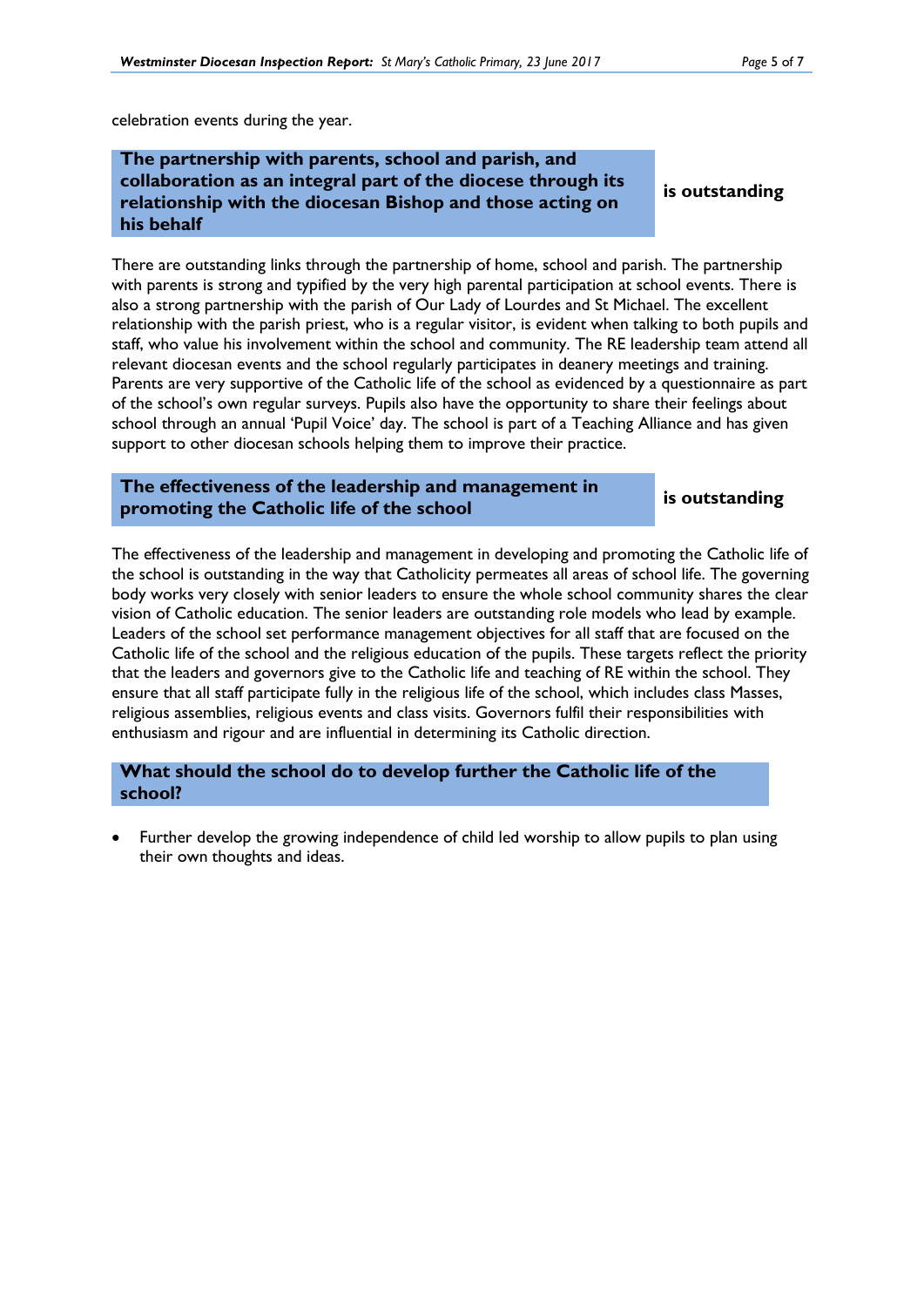## **Information about this school**

- The school is a one-form entry Catholic primary school in the locality of Uxbridge.
- The school serves the parish of Our Lady of Lourdes and St Michael, Uxbridge.
- The proportion of pupils who are baptised Catholic is 94*%.*
- The proportion of pupils who are from other Christian denominations is 5*%* and from other faiths is 1*%*.
- The percentage of Catholic teachers in the school is 60*%*.
- The number of teachers with a Catholic qualification is 3.
- There are 12.4% of pupils in the school with special educational needs or disabilities of whom 6 have statements of Special Educational Needs and Disabilities (SEND)/ Education Health and Care Plans (EHCP).
- The proportion of pupils from minority ethnic groups is well above average.
- The number of pupils speaking English as an Additional Language is well above average.
- There is a below average rate of families claiming free school meals.
- 38 pupils receive the Pupil Premium (17%).

| <b>Department for Education Number</b>  | 312 3404                       |
|-----------------------------------------|--------------------------------|
| <b>Unique Reference Number</b>          | 102425                         |
| <b>Local Authority</b>                  | Hillingdon                     |
|                                         |                                |
| <b>Type of school</b>                   | Primary                        |
| <b>School category</b>                  | <b>Voluntary Aided</b>         |
| Age range of pupils                     | $3 - 11$                       |
| <b>Gender of pupils</b>                 | Mixed                          |
| <b>Number of pupils on roll</b>         | 225                            |
| The appropriate authority               | The governing body             |
| <b>Chair</b>                            | Mrs Maureen Thorpe             |
| <b>Headteacher</b>                      | Miss Ann Shevlin               |
| <b>Telephone number</b>                 | 01895 232814                   |
| <b>Website</b>                          | www.st-marys.hillingdon.sch.uk |
| <b>Email address</b>                    | office@stmarysuxbridge.org.uk  |
| Date of previous inspection             | 9 July 2012                    |
|                                         |                                |
| <b>Grades from previous inspection:</b> |                                |
| <b>Classroom religious education</b>    | <b>Very Good</b>               |
| The Catholic life of the school         | Outstanding                    |
|                                         |                                |